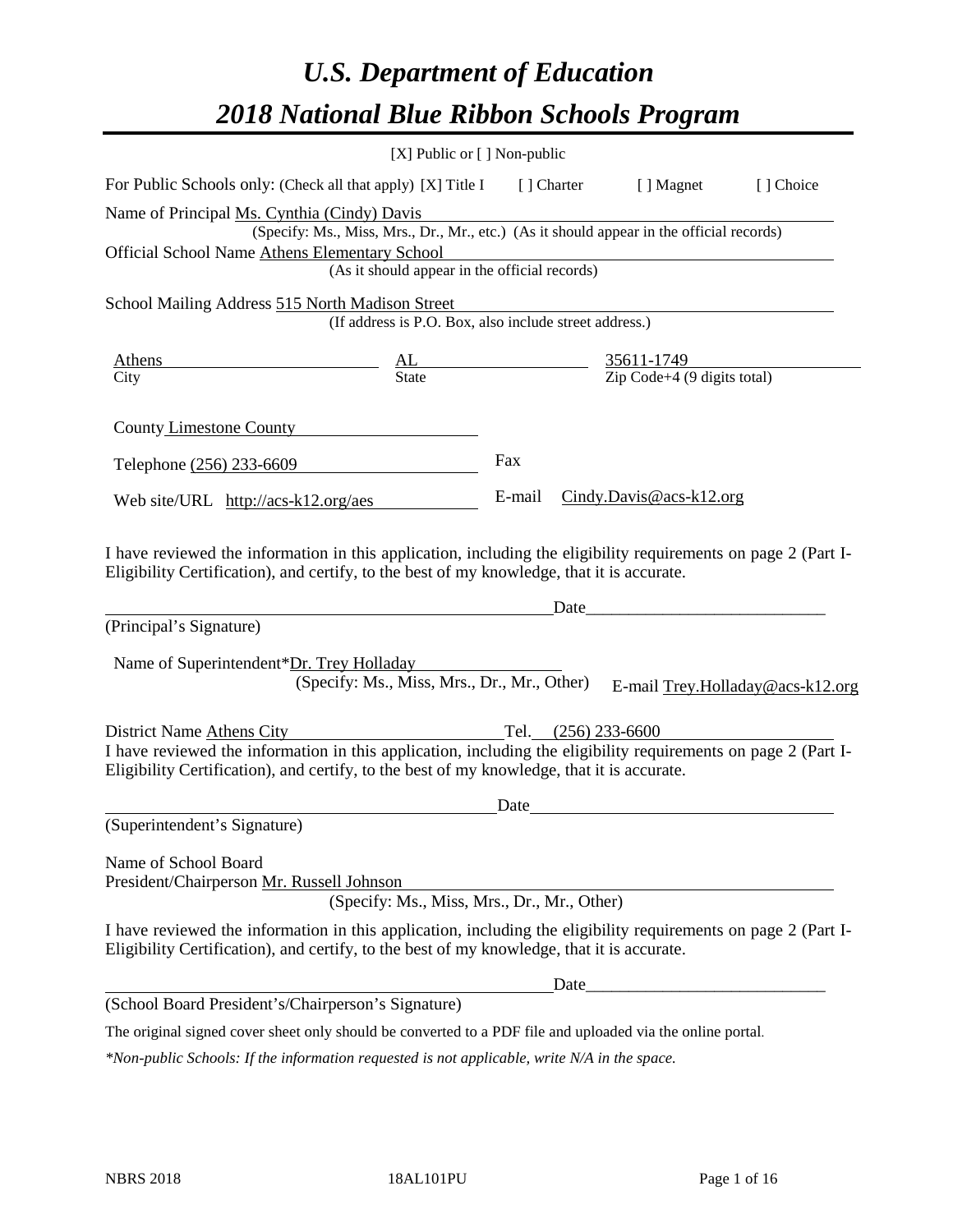The signatures on the first page of this application (cover page) certify that each of the statements below, concerning the school's eligibility and compliance with U.S. Department of Education and National Blue Ribbon Schools requirements, are true and correct.

- 1. The school configuration includes one or more of grades K-12. (Schools on the same campus with one principal, even a K-12 school, must apply as an entire school.)
- 2. All nominated public schools must meet the state's performance targets in reading (or English language arts) and mathematics and other academic indicators (i.e., attendance rate and graduation rate), for the all students group and all subgroups, including having participation rates of at least 95 percent using the most recent accountability results available for nomination.
- 3. To meet final eligibility, all nominated public schools must be certified by states prior to September 2018 in order to meet all eligibility requirements. Any status appeals must be resolved at least two weeks before the awards ceremony for the school to receive the award.
- 4. If the school includes grades 7 or higher, the school must have foreign language as a part of its curriculum.
- 5. The school has been in existence for five full years, that is, from at least September 2012 and each tested grade must have been part of the school for the past three years.
- 6. The nominated school has not received the National Blue Ribbon Schools award in the past five years: 2013, 2014, 2015, 2016, or 2017.
- 7. The nominated school has no history of testing irregularities, nor have charges of irregularities been brought against the school at the time of nomination. The U.S. Department of Education reserves the right to disqualify a school's application and/or rescind a school's award if irregularities are later discovered and proven by the state.
- 8. The nominated school has not been identified by the state as "persistently dangerous" within the last two years.
- 9. The nominated school or district is not refusing Office of Civil Rights (OCR) access to information necessary to investigate a civil rights complaint or to conduct a district-wide compliance review.
- 10. The OCR has not issued a violation letter of findings to the school district concluding that the nominated school or the district as a whole has violated one or more of the civil rights statutes. A violation letter of findings will not be considered outstanding if OCR has accepted a corrective action plan from the district to remedy the violation.
- 11. The U.S. Department of Justice does not have a pending suit alleging that the nominated school or the school district as a whole has violated one or more of the civil rights statutes or the Constitution's equal protection clause.
- 12. There are no findings of violations of the Individuals with Disabilities Education Act in a U.S. Department of Education monitoring report that apply to the school or school district in question; or if there are such findings, the state or district has corrected, or agreed to correct, the findings.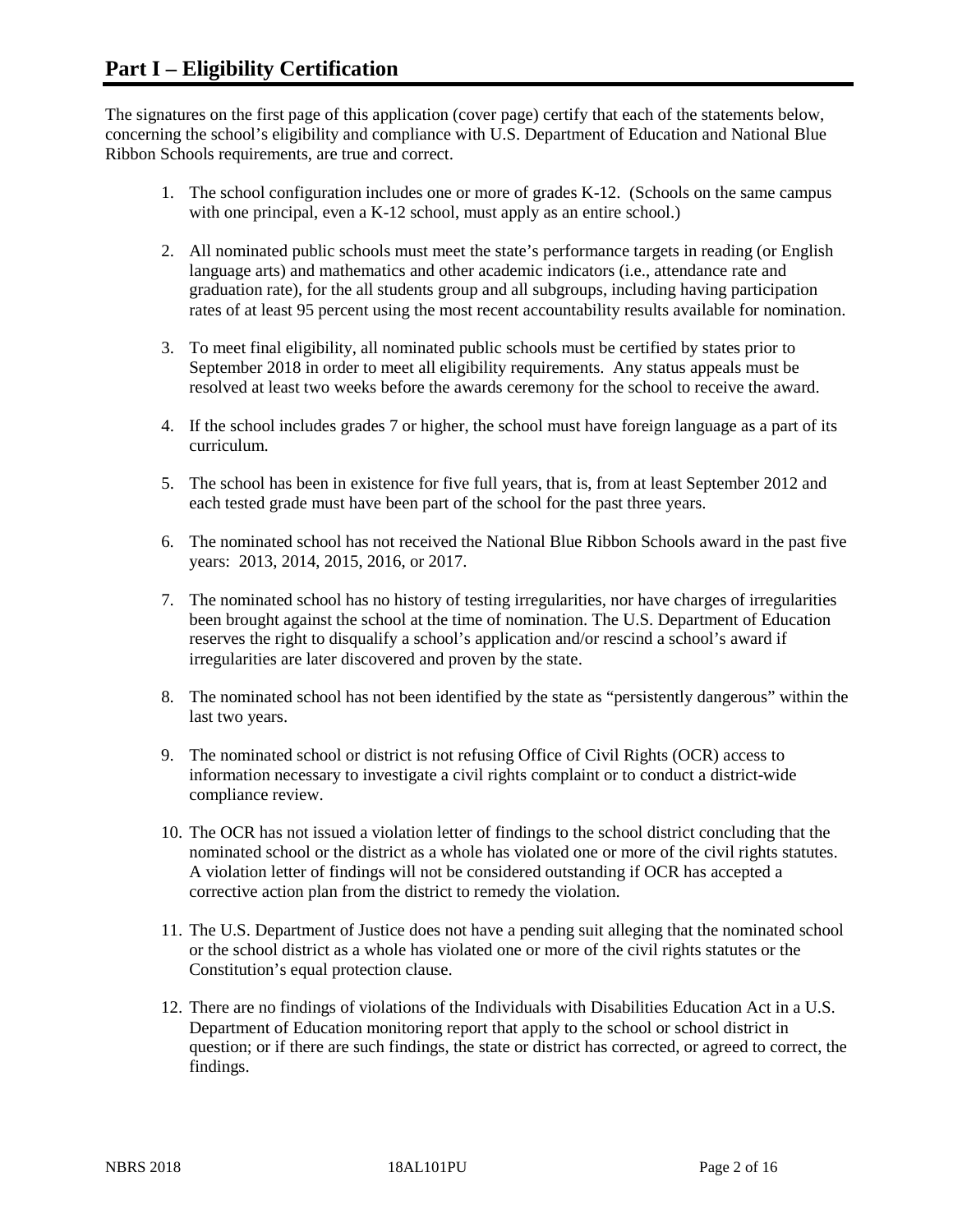#### **Data should be provided for the most recent school year (2017-2018) unless otherwise stated.**

#### **DISTRICT**

1. Number of schools in the district  $\frac{5}{2}$  Elementary schools (includes K-8) (per district designation): 1 Middle/Junior high schools 1 High schools 1 K-12 schools

8 TOTAL

**SCHOOL** (To be completed by all schools)

2. Category that best describes the area where the school is located:

[] Urban or large central city

[ ] Suburban

[X] Rural or small city/town

3. Number of students as of October 1, 2017 enrolled at each grade level or its equivalent in applying school:

| Grade                           | # of         | # of Females | <b>Grade Total</b> |
|---------------------------------|--------------|--------------|--------------------|
|                                 | <b>Males</b> |              |                    |
| <b>PreK</b>                     | 32           | 36           | 68                 |
| K                               | 41           | 31           | 72                 |
| $\mathbf{1}$                    | 32           | 35           | 67                 |
| $\boldsymbol{2}$                | 35           | 38           | 73                 |
| 3                               | 36           | 34           | 70                 |
| 4                               | 32           | 42           | 74                 |
| 5                               | $\theta$     | 0            | $\theta$           |
| 6                               | 0            | $\theta$     | 0                  |
| 7                               | 0            | $\theta$     | 0                  |
| 8                               | 0            | 0            | 0                  |
| 9                               | 0            | 0            | 0                  |
| 10                              | 0            | 0            | 0                  |
| 11                              | 0            | 0            | $\theta$           |
| 12 or higher                    | 0            | $\Omega$     | 0                  |
| <b>Total</b><br><b>Students</b> | 208          | 216          | 424                |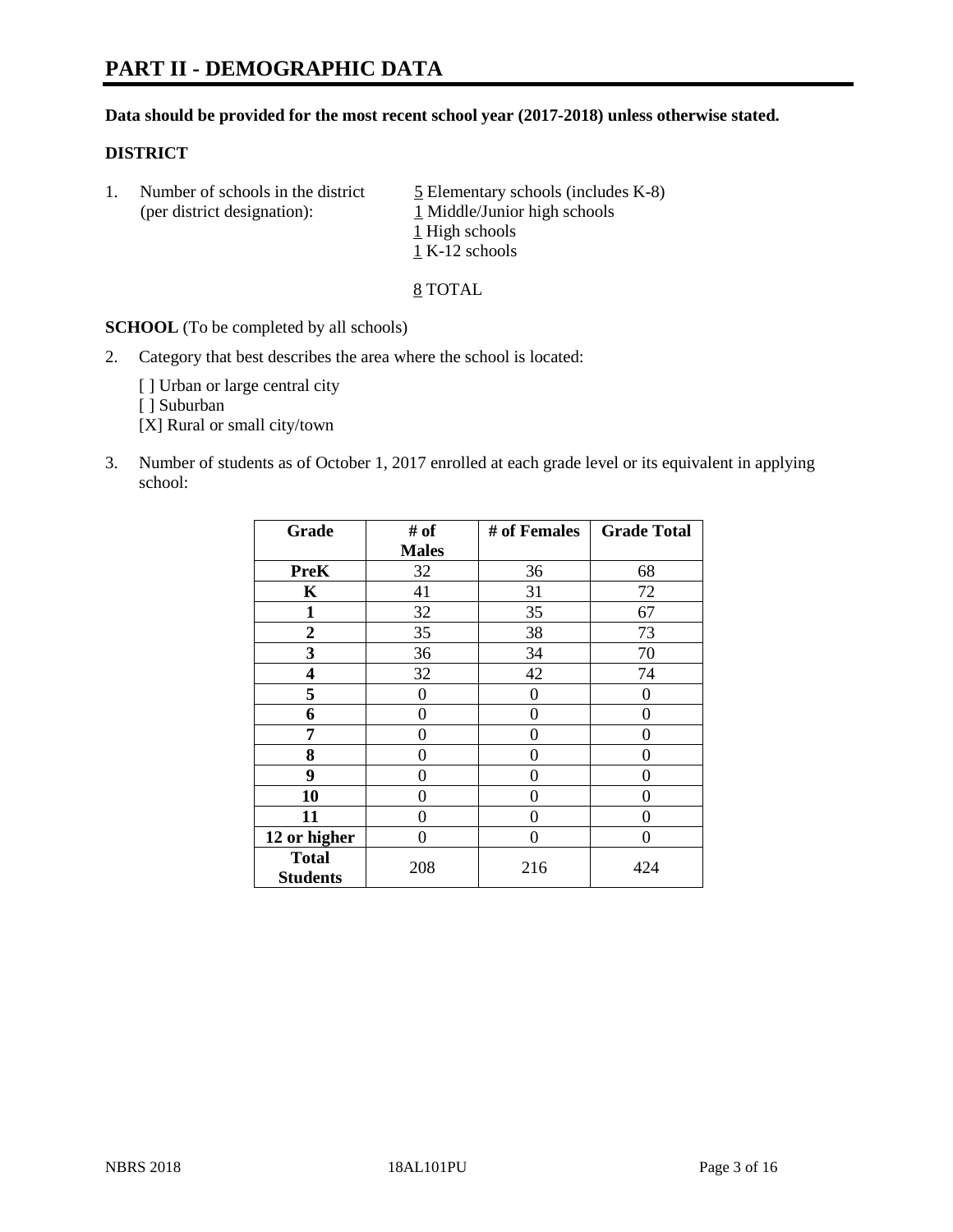the school: 1 % Asian

4. Racial/ethnic composition of  $1\%$  American Indian or Alaska Native 25 % Black or African American 27 % Hispanic or Latino 0 % Native Hawaiian or Other Pacific Islander 46 % White 0 % Two or more races **100 % Total**

(Only these seven standard categories should be used to report the racial/ethnic composition of your school. The Final Guidance on Maintaining, Collecting, and Reporting Racial and Ethnic Data to the U.S. Department of Education published in the October 19, 2007 *Federal Register* provides definitions for each of the seven categories.)

5. Student turnover, or mobility rate, during the 2016 – 2017 school year: 14%

If the mobility rate is above 15%, please explain.

This rate should be calculated using the grid below. The answer to (6) is the mobility rate.

| <b>Steps For Determining Mobility Rate</b>         | Answer |
|----------------------------------------------------|--------|
| (1) Number of students who transferred to          |        |
| the school after October 1, 2016 until the         | 35     |
| end of the 2016-2017 school year                   |        |
| (2) Number of students who transferred             |        |
| <i>from</i> the school after October 1, 2016 until | 24     |
| the end of the 2016-2017 school year               |        |
| (3) Total of all transferred students [sum of      | 59     |
| rows $(1)$ and $(2)$ ]                             |        |
| (4) Total number of students in the school as      |        |
| of October 1, 2016                                 | 407    |
| $(5)$ Total transferred students in row $(3)$      |        |
| divided by total students in row (4)               | 0.14   |
| $(6)$ Amount in row $(5)$ multiplied by 100        | 14     |

6. English Language Learners (ELL) in the school:  $18\%$ 

76 Total number ELL

Specify each non-English language represented in the school (separate languages by commas): Spanish, Chinese

7. Students eligible for free/reduced-priced meals: 74 % Total number students who qualify:  $\frac{312}{312}$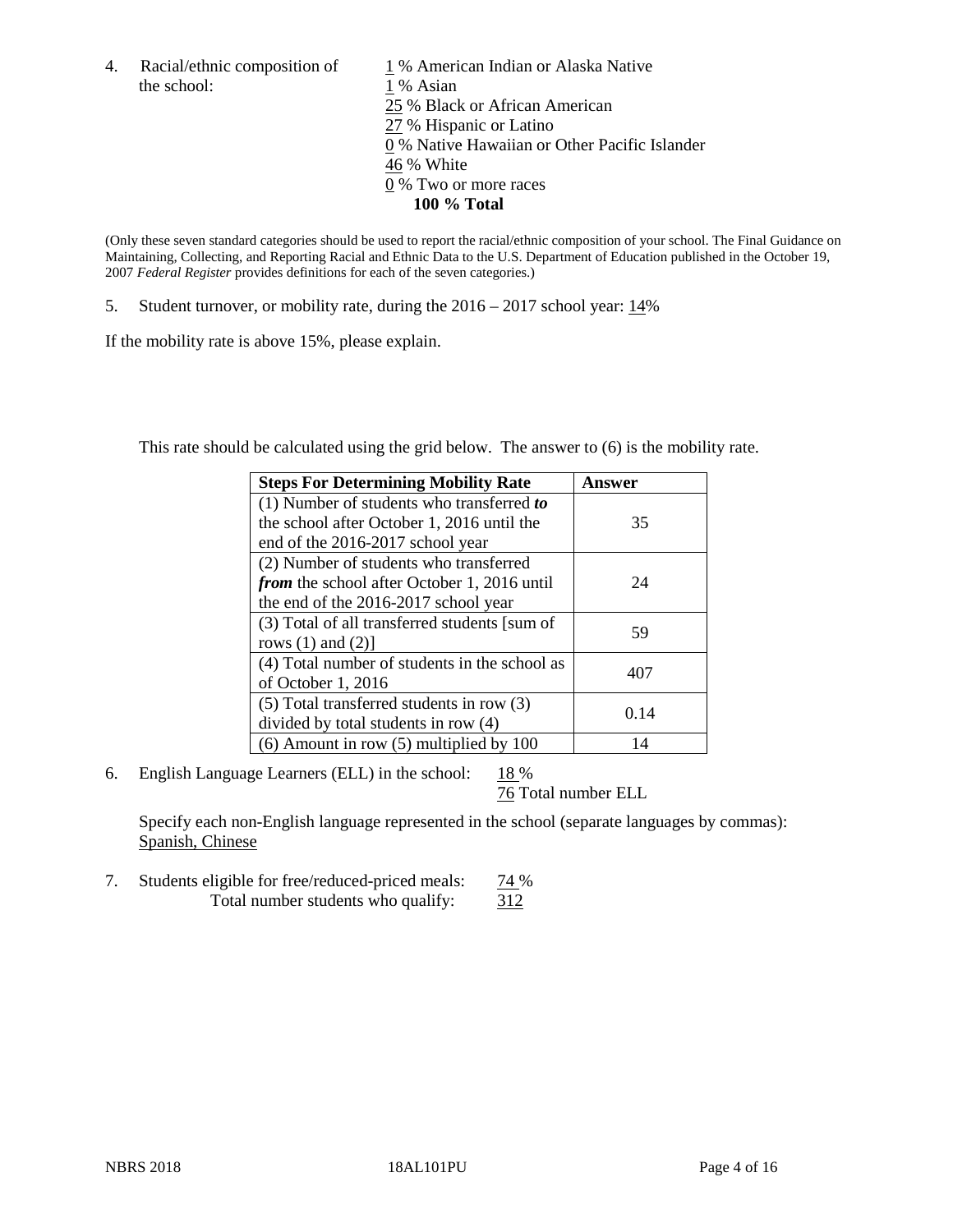52 Total number of students served

Indicate below the number of students with disabilities according to conditions designated in the Individuals with Disabilities Education Act. Do not add additional conditions. It is possible that students may be classified in more than one condition.

| 12 Autism                 | 0 Multiple Disabilities                 |
|---------------------------|-----------------------------------------|
| 0 Deafness                | 0 Orthopedic Impairment                 |
| 0 Deaf-Blindness          | 4 Other Health Impaired                 |
| 9 Developmentally Delayed | 10 Specific Learning Disability         |
| 0 Emotional Disturbance   | 15 Speech or Language Impairment        |
| 1 Hearing Impairment      | 0 Traumatic Brain Injury                |
| 1 Intellectual Disability | 0 Visual Impairment Including Blindness |

- 9. Number of years the principal has been in her/his position at this school:  $1$
- 10. Use Full-Time Equivalents (FTEs), rounded to nearest whole numeral, to indicate the number of school staff in each of the categories below:

|                                                                                                                                                                                                                                | <b>Number of Staff</b>      |
|--------------------------------------------------------------------------------------------------------------------------------------------------------------------------------------------------------------------------------|-----------------------------|
| Administrators                                                                                                                                                                                                                 | $\mathcal{D}_{\mathcal{L}}$ |
| Classroom teachers including those<br>teaching high school specialty<br>subjects, e.g., third grade teacher,<br>history teacher, algebra teacher.                                                                              | 21                          |
| Resource teachers/specialists/coaches<br>e.g., reading specialist, science coach,<br>special education teacher, technology<br>specialist, art teacher, etc.                                                                    | 10                          |
| Paraprofessionals under the<br>supervision of a professional<br>supporting single, group, or classroom<br>students.                                                                                                            | 7                           |
| Student support personnel<br>e.g., guidance counselors, behavior<br>interventionists, mental/physical<br>health service providers,<br>psychologists, family engagement<br>liaisons, career/college attainment<br>coaches, etc. | $\mathfrak{D}$              |

11. Average student-classroom teacher ratio, that is, the number of students in the school divided by the FTE of classroom teachers, e.g.,  $22:1$  20:1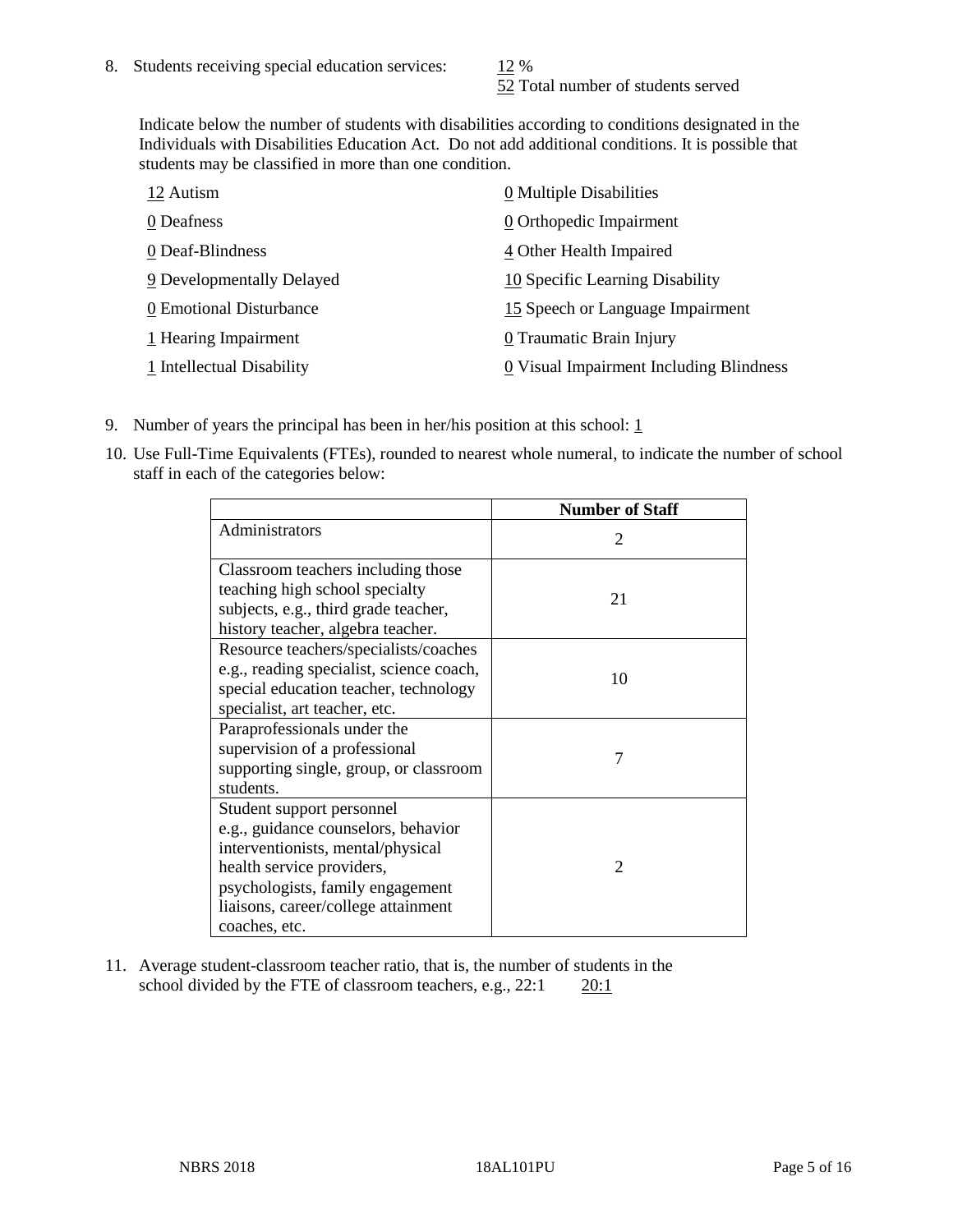12. Show daily student attendance rates. Only high schools need to supply yearly graduation rates.

| <b>Required Information</b> | 2016-2017 | $2015 - 2016$ | 2014-2015 | 2013-2014 | 2012-2013 |
|-----------------------------|-----------|---------------|-----------|-----------|-----------|
| Daily student attendance    | 96%       | 96%           | 95%       | 96%       | 95%       |
| High school graduation rate | 0%        | 0%            | 0%        | 9%        | 0%        |

#### 13. **For high schools only, that is, schools ending in grade 12 or higher.**

Show percentages to indicate the post-secondary status of students who graduated in Spring 2017.

| <b>Post-Secondary Status</b>                  |              |
|-----------------------------------------------|--------------|
| Graduating class size                         |              |
| Enrolled in a 4-year college or university    | 0%           |
| Enrolled in a community college               | 0%           |
| Enrolled in career/technical training program | 0%           |
| Found employment                              | 0%           |
| Joined the military or other public service   | 0%           |
| Other                                         | $\gamma_{0}$ |

14. Indicate whether your school has previously received a National Blue Ribbon Schools award. Yes No X

If yes, select the year in which your school received the award.

15. In a couple of sentences, provide the school's mission or vision statement.

Our vision is to prepare successful learners who dream, believe, and create.

16. **For public schools only**, if the school is a magnet, charter, or choice school, explain how students are chosen to attend.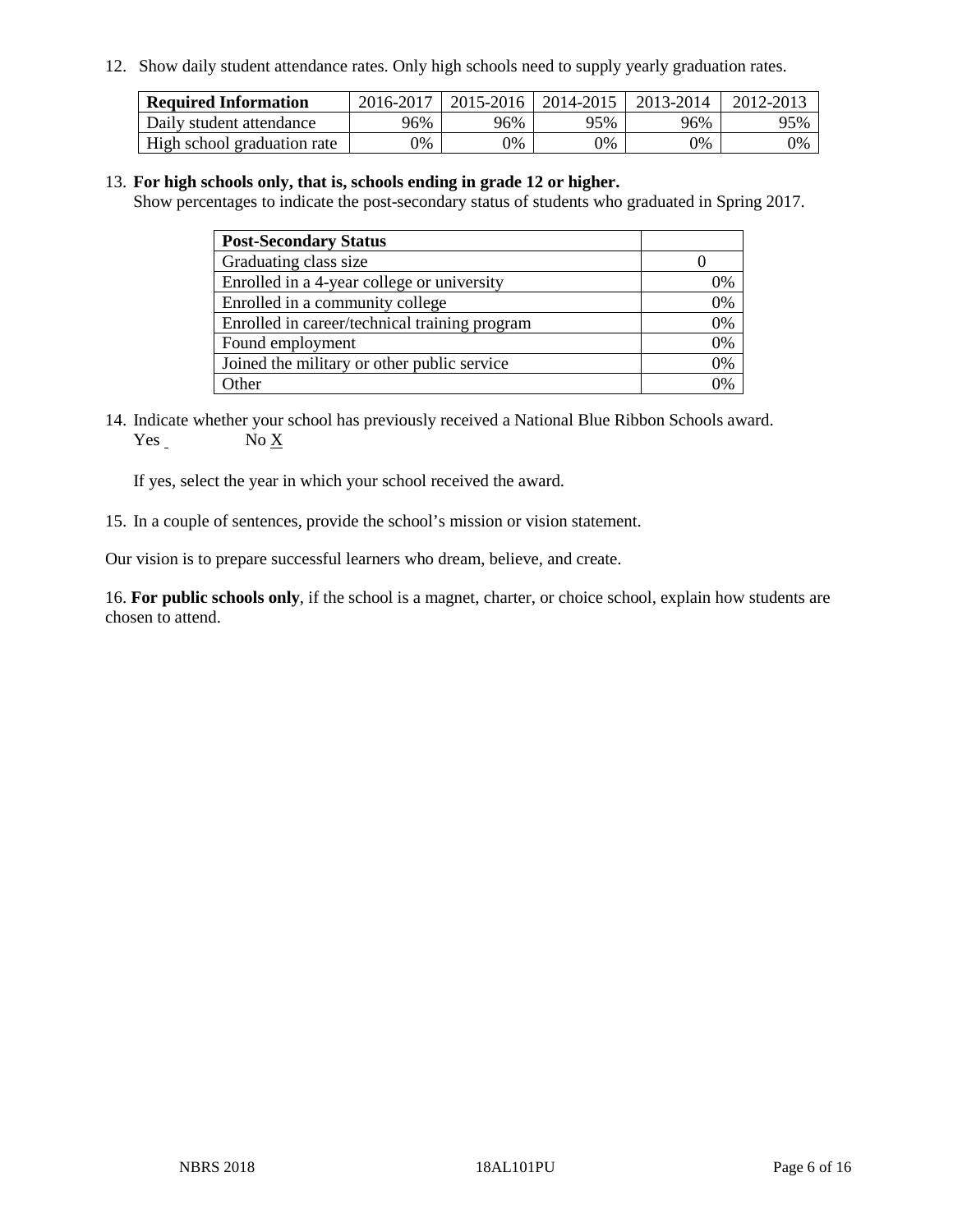## **PART III – SUMMARY**

Athens Elementary School (AES) is "Dreaming BIG!" Our school's motto, selected by our students, reflects our heritage as well as our future. Located in the heart of downtown Athens, Alabama, we are dreaming as big as the city's founders when the town adopted the name from Athens, Greece. Our city, nestled in North Alabama, has a population of over 25,000. Athens is the county seat of Limestone County, which is the third fastest growing county in Alabama. Although change is inevitable, the community of Athens values tradition and the concept of small, neighborhood elementary schools. Students in Athens benefit from the opportunity to attend kindergarten through 4th grade in one of four elementary schools that are characterized by this model. Keeping it traditional, however, does not mean remaining stagnant. Our curriculum is adjusted regularly to help ensure that our students are prepared for both the next grade level and for life beyond elementary and secondary school. To accomplish this, we are challenged to be creative and innovative in enriching the curriculum. We are also challenged to help ignite interests and skills in students that will strengthen their future.

AES has embraced the concept of innovation, as our school is near a hub of high-tech industries and federal operations, such as Boeing and NASA. Technology and innovative thinking are integrated throughout the curriculum and students have opportunities to problem solve and apply their learning in creative ways, from developing collaborative digital presentations to coding a robot. There is irony in the fact that we are the oldest elementary school, housed in a building constructed in 1954, yet we are transforming curriculum to incorporate technology and computational thinking.

We are the only elementary school in Athens to have pre-kindergarten classes, which along with our current kindergarten through 4th grade classes boosts our enrollment to 424, the largest in the Athens City School System. AES serves a lower socioeconomic level community with 73% of students participating in the free/reduced-priced meals program and 12% of our students receive special education services. We are also culturally diverse with a student population that includes 46% White, 27% Hispanic/Latino, and 25% Black/African American. This diversity is embraced and all students are held to high expectations regardless of socioeconomic level, special needs, or ethnicity.

Our school vision is to develop lifelong learners who dream, believe, and create. We believe all students can learn. AES shares our system's mission to be a progressive, high-quality school that connects students and their families to a caring, traditional community. We are rich in tradition, with our annual PTO Open House, One Athens Showcase of student work, and the Athens Storytelling Festival. Our high school athletes partner as "Eagle Buddies" with AES students, building connections through reading, tutoring, and conversations. Parents and community members enjoy engaging with students during family nights and watching student performances.

With student learning at the center of everything we do, our school staff believes in the importance of teamwork and collaboration. We have grown together, and are proud of milestone achievements that have made a significant impact on teacher development and student learning including the Alabama Reading Initiative(ARI), The Ongoing Assessment Project (OGAP) training, Alabama Math, Science and Technology Initiative (AMSTI), The Leader in Me, Multi-Sensory Learning Education (MSLE), PowerUp digital 1:1 Initiative, and Title I program implementation. Each contributes to the success of AES in educating the whole child in a supportive, yet challenging environment.

The expectation for student success leads to the implementation of a curriculum that is constantly adapted to better meet the needs of our students. Teachers use a wide variety of resources to target student needs and interests. We have incorporated a coding curriculum which engages students to problem solve and persevere. During computer science theme days, students work on challenging tasks such as creating an algorithm to debug a robot's path and programming the steps to guide a fellow classmate through a maze. Technology integration through our system-wide PowerUp 1:1 Initiative enables individualized instruction that both remediates and enriches. Students create using technology tools to demonstrate success and showcase learning. Assessment drives next steps, as teachers facilitate instruction with a no fail mentality and students work to master standards essential to developing a strong academic foundation. We implement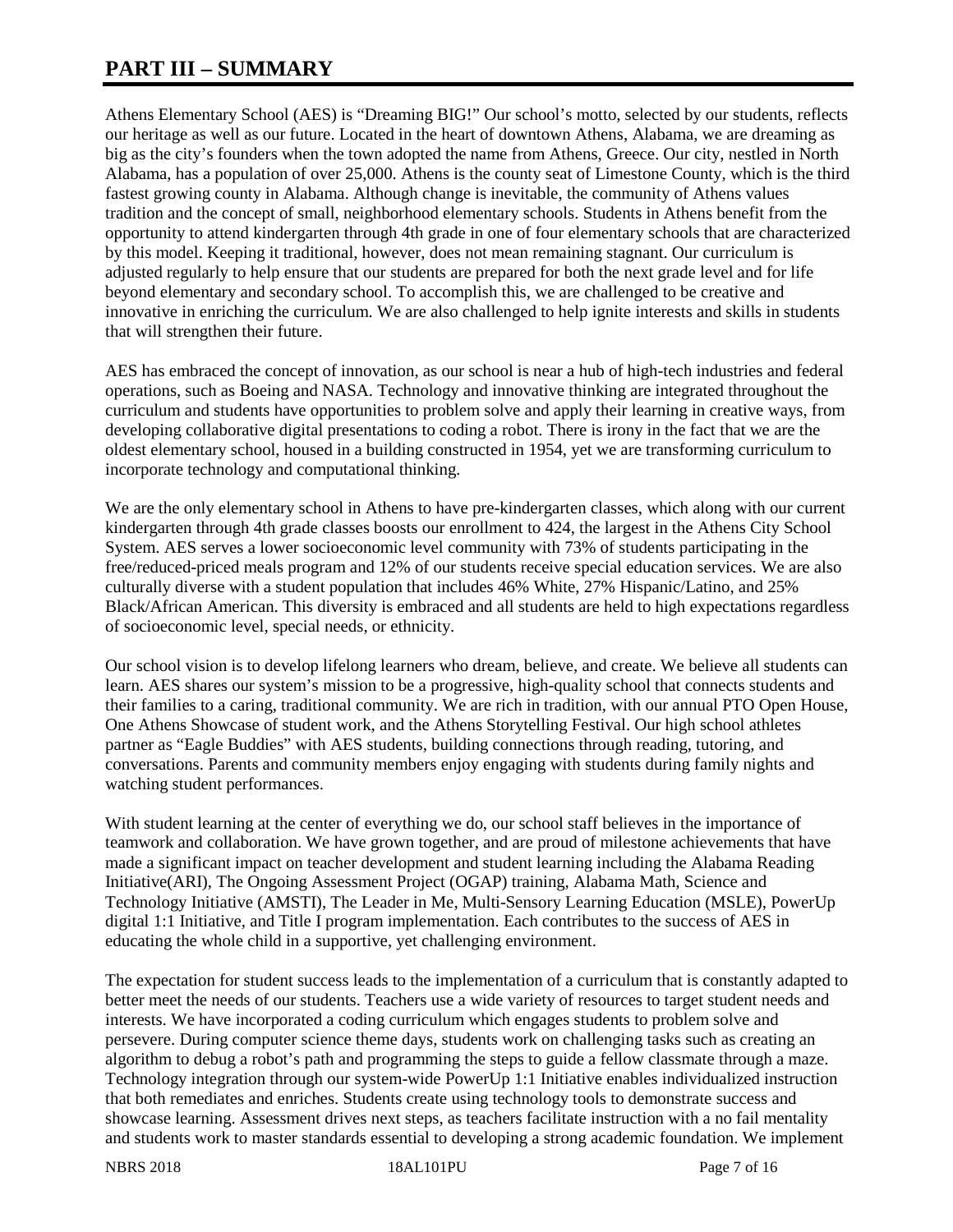a strong Response to Instruction(RTI) model, as areas of needed growth are determined through a variety of assessments, including grade level assessments administered each nine weeks, and these are targeted through small group instruction and intervention. Our student data evidences progress, as 76% of 3rd and 4th graders met their annual math growth target during the 2016-17 school year. Because of our high poverty level and strong desire to help students succeed, a collective effort to do what it takes is the norm.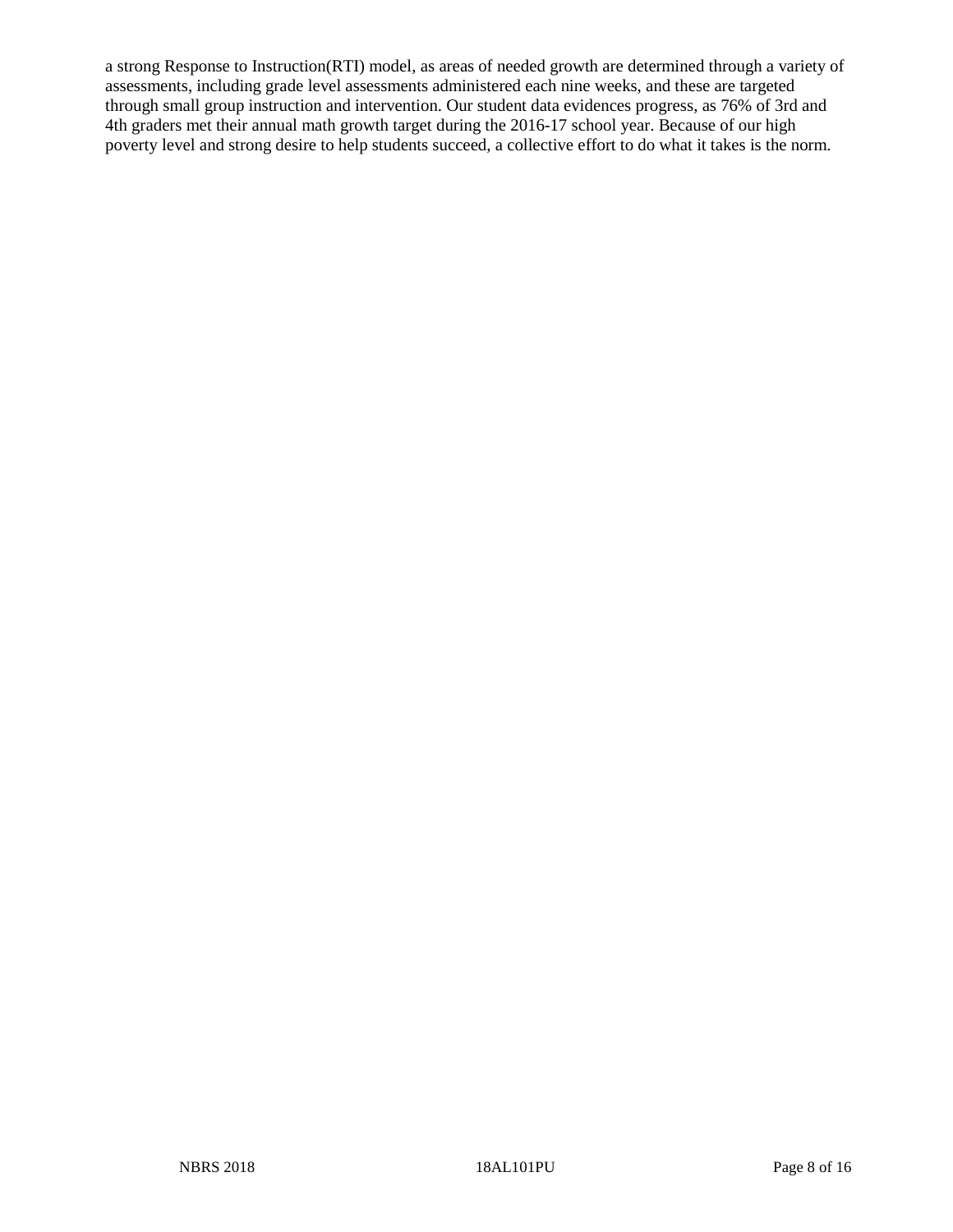## **1. Core Curriculum:**

Our "Dreaming Big" motto inspires our curriculum. Teachers instruct using the Alabama Course of Study (AL COS), which is comprised of Alabama's College and Career Readiness Standards (ACCRS). These standards provide a strong basis for the rigor, relevance, and real-world application that infuse our instructional practices.

Strong foundational literacy skills are at the heart of academic success; consequently, our English/Language Arts (ELA) curriculum is the backbone of our school. Teachers provide research-based reading instruction through McGraw-Hill's Wonders reading program, carefully selected supplementary, high-quality literary and informational texts, and providing high-quality instruction gleaned from the Alabama Reading Initiative (ARI). ARI is a model of best practices for teaching the foundational reading skills. Our teachers build comprehension skills and help students learn how to close-read through instruction about craft techniques such as imagery, tone, and sentence structure. Critical thinking skills are developed by presenting questions and tasks at high depth of knowledge(DoK) levels, intentionally teaching students how to approach text and guiding them to uncover its complex layers of meaning. Additionally, teachers meet the individual reading needs of students by selecting texts based on a school-wide leveling system. This system enables teachers to ensure that students are reading texts that will be challenging enough for them to grow but not so challenging that they become discouraged. Students stay motivated to read through literature circles and school-wide, themed reading incentives. Students' writing skills are cultivated through a writer's workshop model. Teachers in kindergarten through fourth grade employ the Being a Writer program to help students build confidence in their writing through exposure to quality literary models and conferencing. Students successfully progress from completing simple and concrete writing tasks to tackling more complex and abstract ideas.

Because students demonstrate a wide range of readiness, ability, and interest levels in reading, our teachers employ numerous strategies to ensure students acquire the foundational skills that enable them to be strong, independent readers. At the core is our carefully constructed and vertically aligned phonics progression, which is supported by a school-wide common academic vocabulary and kinesthetic approach through Orton-Gillingham techniques and Multisensory Structured Language Education. These foundational skills are taught through both whole group direct instruction and targeted small group instruction. Foundational skills are further supported by the use of differentiated cooperative learning groups, Daily 5 rotations, and a reinforcement of skills application through interdisciplinary, project-based learning, all of which help to promote student engagement.

We believe numeracy skills are crucial for continued success in school and in life. The basis for our mathematics curriculum is the ACCRS. Success in math requires a strong foundation and our teachers seamlessly integrated training from the Ongoing Assessment Project (OGAP) and Alabama Math, Science, and Technology Initiative (AMSTI). Our teachers engage students and build foundational skills through explicit instruction and station work using tens frames, Counting Collections, - manipulatives, and application of skills through math journals. Students stay motivated to acquire basic skills through MobyMax, which provides them with individualized, targeted math practice and instruction.

Our teachers value real-world application and promote a conceptual understanding of math that allows students to more readily transfer their knowledge to new contexts. With a sharp focus on the needs of all students, our teachers use AMSTI Investigations , Go Math resources, and constructed-response math tasks. The use of Number Talks builds students' abilities to think mathematically using mental computation strategies. Further opportunities are provided to build critical thinking and problem-solving skills through computer coding tasks. These tasks help students persist through solutions in a methodical way, evaluate solutions, and revise their methods.

In science, our teachers build lessons using the AL COS and work toward mastery of standards through experiential learning. Students complete hands-on, project-based tasks in thematic units through AMSTI and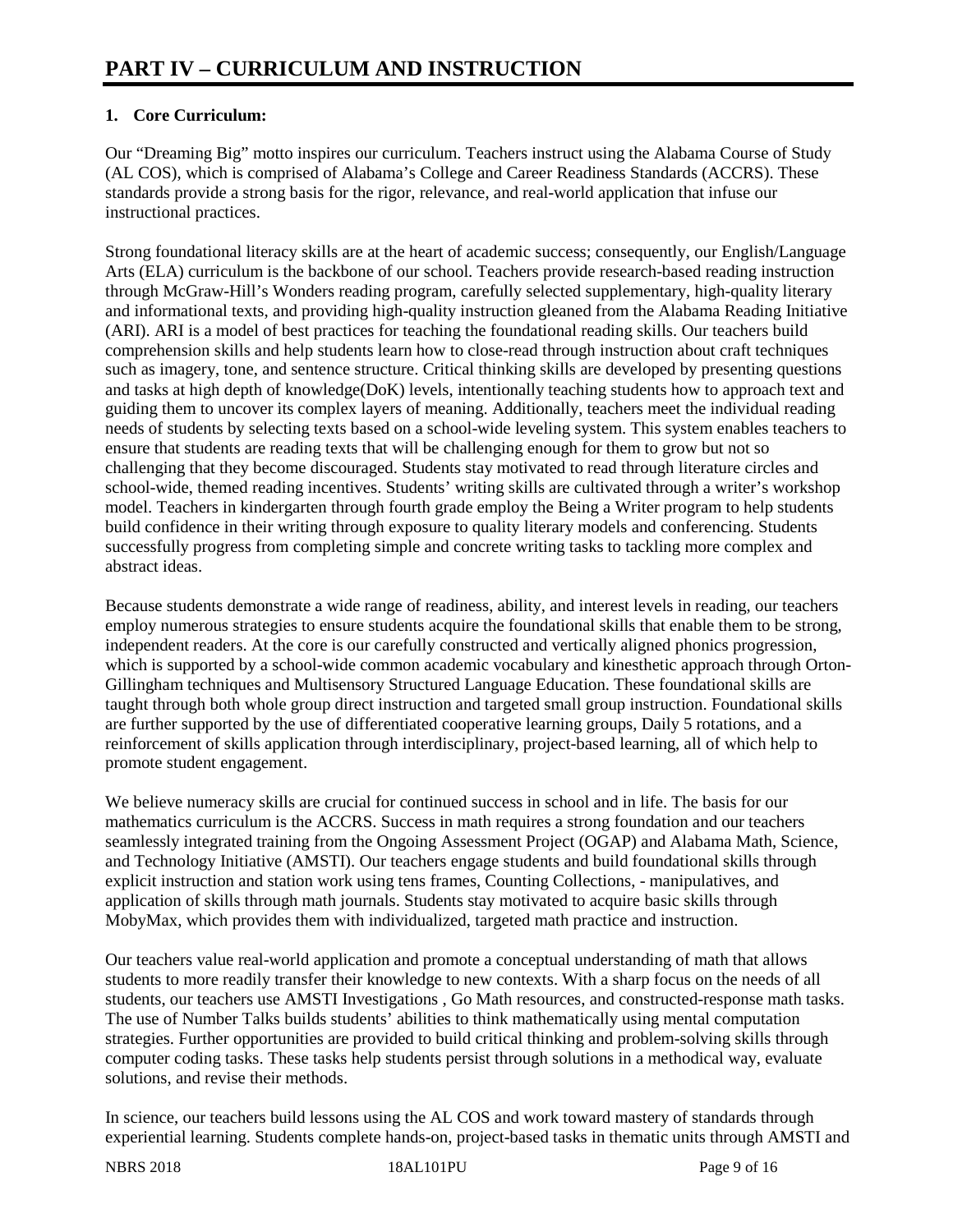STEMScopes. Reading and writing are embedded in these units and are reinforced throughout the investigation process. Teachers also supplement these units through high-quality, science-based informational and literary texts found in our school and classroom library collections and through periodicals such as Science Spin and applications such as PebbleGo. Students experience science in action through field trips and demonstrations by guest speakers.

The social studies curriculum includes the AL COS and is primarily taught through project-based and thematic units that correspond to dates, events, and people of historical significance throughout the year. Our teachers use federal holidays and days set aside for remembrance to provide students with civic learning. Reading and writing tasks are embedded in social studies instruction, and students and teachers select literary and informational texts to deepen understanding and help students make connections. Print resources such as Let's Find Out and digital resources such as the Alabama Virtual Library and PebbleGo are used to enhance student learning.

Pre-Kindergarten is an important part of our school. The preschool program consists of two Office of School Readiness (OSR) classes and two Eagles Nest classes. Eagles Nest classes are made up of one half special needs students and the other half are typical peer models. Each has its unique philosophy - one is play-based and the other is more traditional. These classes have access to all of the school's resources. In addition, the Pre-K teachers rely on our "older students" to serve as role models, readers, playmates, and helpers to their younger peers. As the only public school in the system offering Pre-K, each program maintains a waiting list of families wishing to enroll.

#### **2. Other Curriculum Areas:**

Every teacher at AES contributes to the overall success of our students. In addition to our core curriculum, students receive instruction in art, music, physical education, library and media, counseling, and computer science. Instruction in these areas both supports and extends the core curriculum, and special area teachers collaborate with classroom teachers to find opportunities to coordinate their instruction. Special area teachers implement ALCOS standards and national standards within their discipline. All curriculum areas work in concert to accomplish the goal of educating the whole child.

Art instruction provides students with an opportunity to explore their interests, be creative, and engage in self-expression. Students further develop observation skills and motor coordination. Opportunities to work with a variety of mediums such as chalk, watercolors, paint, and clay stimulate imagination as students learn about artists and art history. Student art work is showcased throughout the school, providing an opportunity to feel pride, a sense of ownership and connection to the school. Student artwork is also displayed at the Huntsville Museum of Art, our local One Athens Showcase event, and shared with parents and retired teachers throughout the school year. Students in grades kindergarten through fourth attend art class weekly throughout the school year, and pre-kindergarten students attend weekly art class for one semester.

Music instruction at AES instills an appreciation and enjoyment of both vocal and instrumental music, while integrating opportunities for teamwork among students. Students experience a variety of musical elements, including rhythm and tempo, through voice and instruments such as bongo drums, recorders, and Boomwhackers musical tubes. Grade-level performances teach students to work together and develop stage presence while celebrating relevant learning experiences that correspond with and further the thematic units and civic learning being taught in the general classroom. Our program provides students with exposure to cultural experiences, such as a field trip to a Huntsville Symphony Orchestra concert. Students in third grade participate in a series of violin lessons, culminating in a performance for parents. These important aspects of our music program provide opportunities that would otherwise be out of reach for many of our students. Students in grades kindergarten through fourth attend music class weekly throughout the school year, and pre-kindergarten students attend weekly music class for one semester.

Our librarian/media specialist not only instructs all students in the school every week, she also serves as a crucial resource for the entire faculty. The media specialist provides classroom teachers with collections of books that correspond with their units, helps teachers to integrate technology into their lessons, and monitors the Accelerated Reader (AR) program. With her event team, she encourages reading by designing fun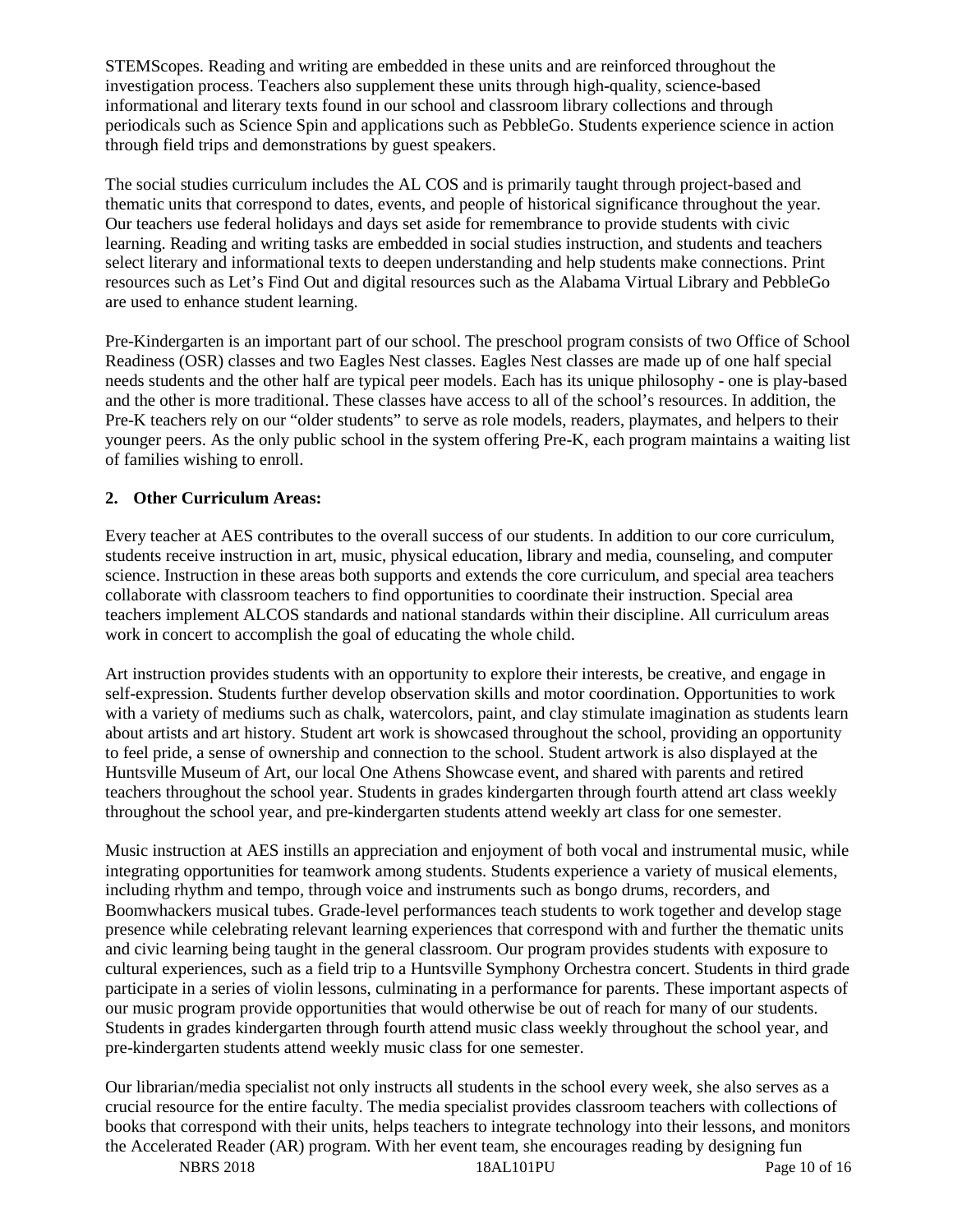incentives and activities around a school-wide theme. During scheduled library time, students practice research skills, explore their interests through books, and enjoy read-alouds. Students in grades kindergarten through fourth attend library class 30 minutes weekly throughout the school year, and pre-kindergarten students attend library class 15 minutes weekly throughout the school year.

Our counselor provides social-emotional learning and instructs students in valuable life skills. She uses literature and direct instruction to teach students about ethics, manners, and making smart choices and provides them with the vocabulary to understand and express themselves. During weekly scheduled classes, topics such as safety, bullying, social skills, and maintaining a positive attitude are explored. Additionally, the counselor provides instruction in study skills and helps students to explore career interests. Through the counseling program, students are able to develop leadership skills by serving as peer mediators or safety patrol team members.

Our students receive computer science instruction from their classroom teachers who are trained to teach the Code.org computer science curriculum, which includes instruction in computer science terminology, coding, engineering and design, and computational thinking. Teachers supplement this curriculum with coding experiences through apps, such as Tynker and Scratch, Jr., that use a basic programming language such as Blockly. Weekly time is dedicated to computer science instruction at all grade levels.

Physical education (PE) is often mentioned as our students' favorite time of the day! Our PE program encourages a healthy and active lifestyle. In PE, students learn teamwork and cooperation, hand-eye coordination, how to adhere to the rules of sports, competition and fair play. Each class begins with a warm up while learning to exercise properly and then students progress through skills stations or play group games. All students receive 30 minutes of physical education daily.

#### **3. Instructional Methods, Interventions, and Assessments:**

At AES, we look beyond circumstances and apparent obstacles to see the full potential of every child and ensure he or she reaches that potential, and every adult in the building assumes responsibility for achieving that task.

Instruction, intervention, and assessment are interdependent components of our academic program. Our Response to Instruction (RTI) model of tiered instruction best exemplifies the connection among these three components. In tier one, our teachers provide high-quality instruction through whole-group instruction, small-group differentiated instruction, and cooperative learning in a 1:1 technology-rich environment. Teachers use tier one small groups to provide targeted remediation or acceleration. We use Dynamic Indicators of Basic Early Literacy Skills (DIBELS) and Performance Series (PS) testing to identify student needs. Based on these test results, our teachers identify students who show learning gaps, select appropriate interventions, and deliver those targeted interventions in the classroom as tier two instruction. Tier two instruction includes MSLE phonics lessons, Read Naturally and Rewards. In some grades, teachers group students based on common skill deficits to close gaps in an efficient manner, so that tier two is a shared responsibility with teachers, interventionists, and administration.

Students who continue to struggle are referred to our Student Support Team (SST). Through SST, our teachers, administrators, and tier three intervention teachers look at data and discuss the individual needs of the student, including interventions that have been successful and unsuccessful. Together as a team, we decide whether intensive tier three interventions, including Sounds Sensible, WonderWorks and SPIRE. are needed, and if so, which will lead to student success. Tier three interventions in our EL program target our Hispanic population, which has been a focus subgroup based on assessment data. The SST monitors data through universal assessments, classroom assessments, and progress monitoring to determine if each student should continue to receive services.

Another invaluable component of our instructional program is the use of data to drive instructional decisions. Our teachers collect data through school-wide formative and summative assessments and through classroom assessments.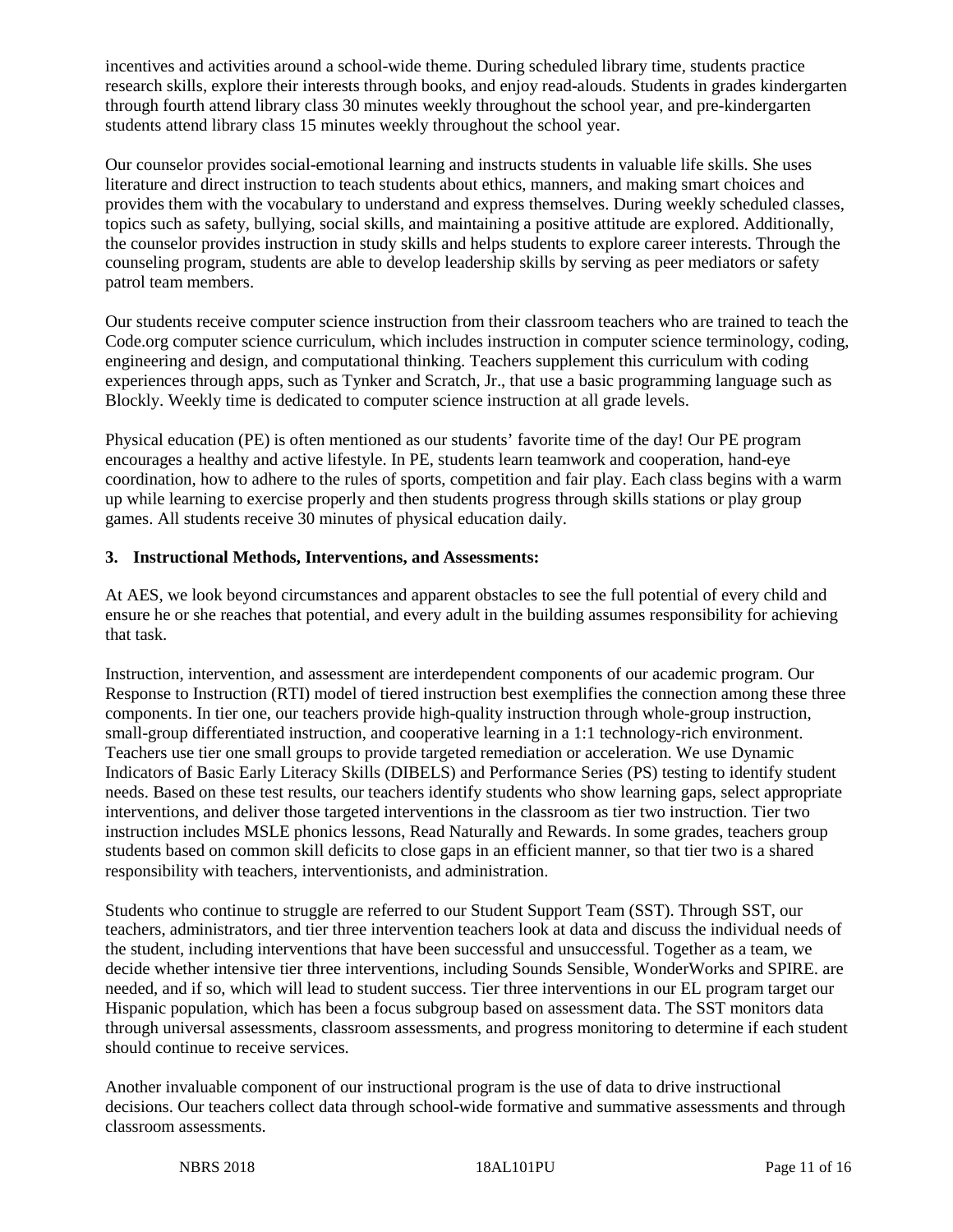Performance Series (PS) is a norm-referenced, computer-adaptive test administered three times per year in second, third, and fourth grades. The first administration is a baseline to provide teachers with an overview of what students currently know and are able to do. Teachers use the data to plan lessons and develop initial instructional grouping. Mid-year assessment results are used to help teachers plan instruction, but they are also used to measure student growth and help teachers reflect on their practices. Spring administration is used to measure annual student growth from the baseline, enabling teaching teams to reflect on what factors may have contributed to growth, or the lack thereof, and make adjustments. Additionally, PS results are used to develop and evaluate the effectiveness of the Individual Education Plan (IEP) for students receiving special services.

We administer Achievement Series (AS), a criterion-referenced standardized test, to second, third, and fourth grade students at least four times a year through common assessments, which are tests built at the district level. These results allow our teachers to measure mastery of the standards and reflect on their practice. The program provides advanced data analysis concerning the patterns of student responses, and teachers are able to identify whether students missed questions due to a lack of understanding or an actual misunderstanding. Teachers then use these results to determine what standards may need to be retaught and to whom. Our teachers also use the Common Core question banks within AS to build their own tests to use as pre- and post-tests and standards-based skills checks. Teachers then use these tests to make decisions regarding instruction and differentiation, to group students, and to identify students in need of intervention or extension.

Our third, and fourth grade teachers triangulate data collected from PS, AS, and classroom assessments in order to measure the reliability of each data source and determine the overall level of performance for each student. Based on the results of the data comparison, teachers collaborate to plan classroom interventions to address the individual needs of the students.

Our kindergarten, first, and second grade teachers use data collected from DIBELS to identify the individual needs of their students. DIBELS is administered three times per year: fall as a baseline, winter as progress monitoring, and spring as a measure of growth and for teacher reflection. Kindergarten and first grade teachers triangulate data using DIBELS, standards-based skills checks, and teacher-constructed classroom assessments, and second grade teachers add PS and AS as data sources.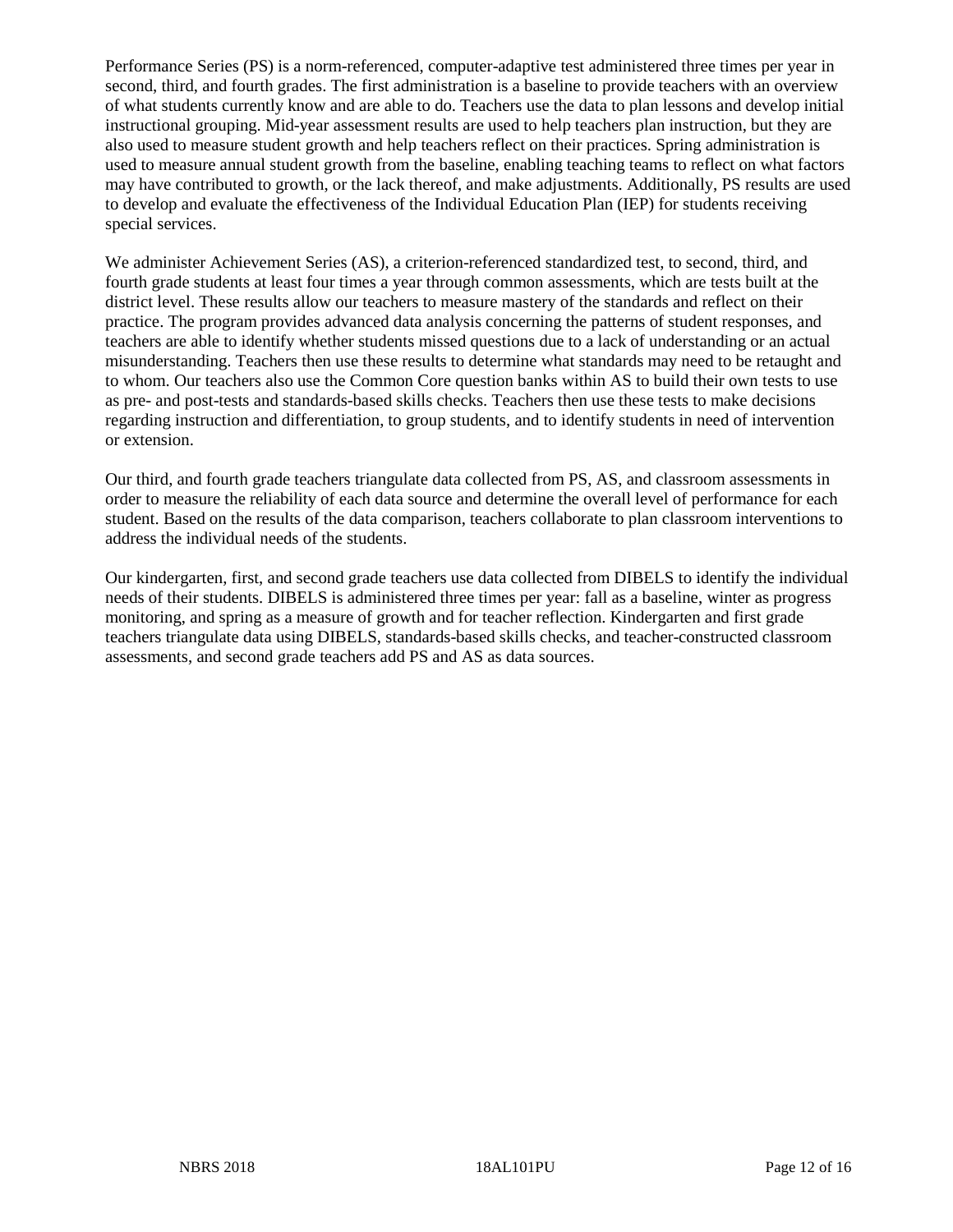#### **1. School Climate/Culture:**

At AES, children, adults, and visitors are greeted with a friendly smile or a welcoming hug. The comfortable atmosphere is the backdrop for the busy hum of learning. Painted murals and student work adorn the hallways. Processes and procedures are in place to make the workings of the school day flow. Adults value the relationships they build with students. This positive learning environment for teachers and students is a place where growth is celebrated and learning from mistakes is encouraged.

Learning is fun and students enjoy our school environment where they have the opportunity to participate in various academic activities and challenges. We use the AR program to motivate our children to increase their volume of reading. Students read to earn points for AR Parlor where they make their own ice cream sundaes, and AR Fun Day, where points are traded for store items and time playing on inflatables. Computer Science Olympiad events are highly anticipated days for our students. Our young scientists participate in a variety of coding activities like moving a robot through a maze and stringing beads representing binary code. They work in multi-grade level teams, allowing mentor opportunities for our older students while building team work and school spirit.

We foster a culture of student leadership in our school. Homeroom representatives are elected to serve on the Student Council Association, supporting our community by sponsoring the collection of supplies for soldiers, writing letters, and sharing treats with teachers. Each classroom develops its own system of leadership for daily routines. Student leaders also greet special visitors to our building. Fourth graders, who volunteer for Safety Patrol, assist with the loading and unloading of students at car line. Fourth graders also take responsibility, as Recycling Rangers, for the collection of recyclable materials. Our counselor uses a positive behavior program and students are trained in conflict resolution.

AES supports the growth of our students. School-wide experiences create a sense of community, school spirit, and family/community connections. Special programs include Jump Rope for Heart, a Fun Run obstacle course, and Field Day. Teachers intervene to secure assistance from local churches and organizations for families in need. Social and sensory needs are supported in many classrooms through flexible seating, where teachers provide a variety of spaces and places for learning.

No matter what their job title, adults at AE consider themselves part of a strongly knit community. We enjoy occasional tailgates with duty free lunches, professional learning team gatherings, celebrations of milestones, and meetings in our Team Room. Teachers are frequently asked to respond to surveys and emails sharing their "voice." They are encouraged to take the lead on various initiatives and to freely voice their opinions.

### **2. Engaging Families and Community:**

AES is committed to engaging our students' families and our community. We begin each year with our Back-to-School orientation where families are invited to meet the students' teachers and staff. Open House is held annually in the fall. Students bring their parents to visit their classrooms and share their learning projects. Family Nights are also held annually. On Family Night, students engage with their families in reading, math and/or computer science learning activities. The focus of learning during Family Night is purposely chosen based on goals of student assessments. During the summer, our library is open a few days a month for students to read with their families and take AR tests. Read Across America/Book Fair Week is a time for families to have lunch with their students and visit the book fair. There are a variety of opportunities for families to participate at AES. These include school volunteers, PTO, Title I Parent Advisory Committees and the AES Computer Science Academy Council.

Many community organizations support our students. Our Partner in Education provides funding for various projects and school improvements. They have provided attendance incentives, funded classroom projects, and supported numerous school initiatives. The Haven, an after school tutor center located within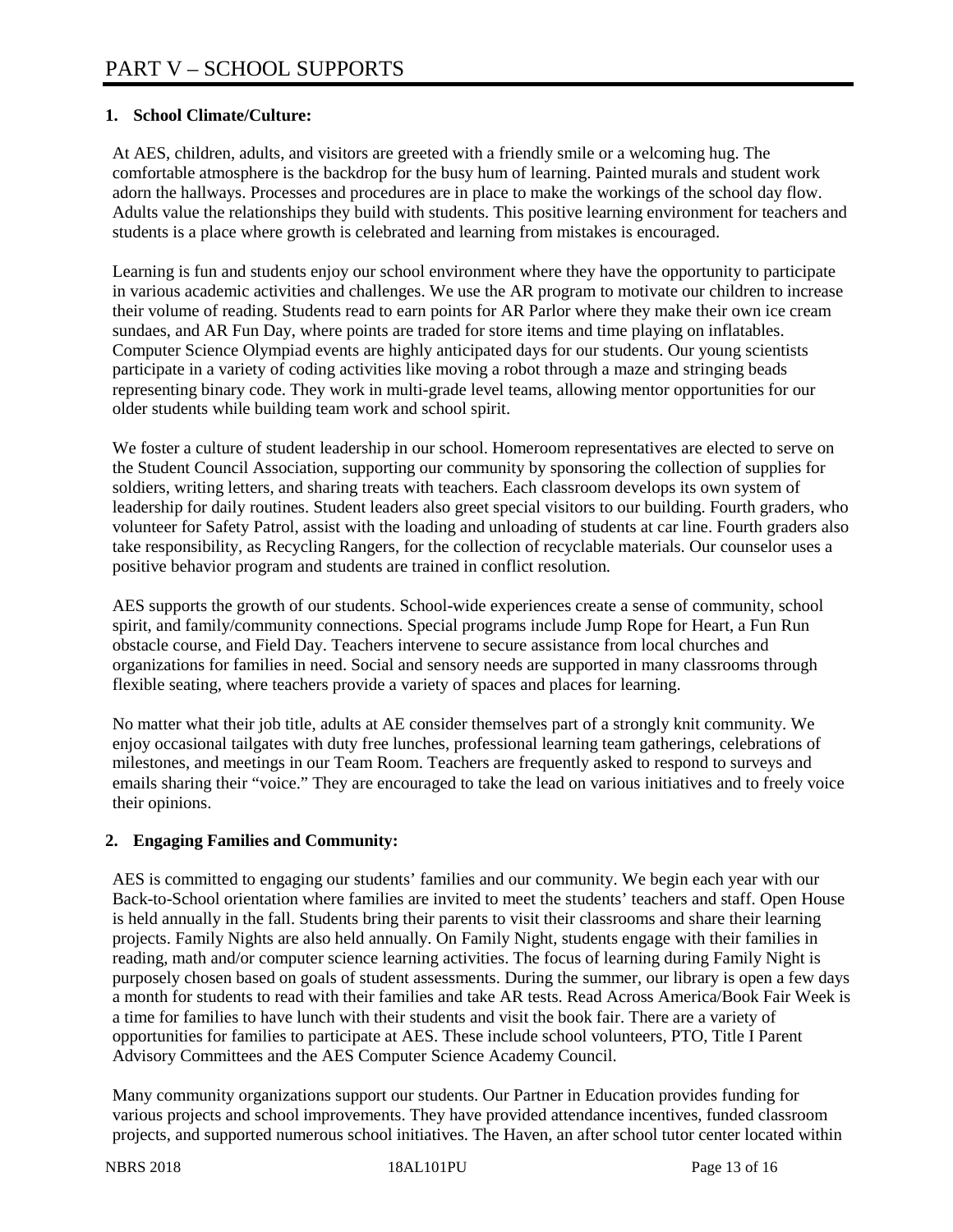our school zone, is supported by a local church. We have a partnership with Athens State University, supporting future educators who work with AES teachers and students. In addition to pre-service lessons and observations, they provide a summer enrichment camp for our 1st through 3rd grade students.

Parents are informed of school events through our monthly AES Calendar of Events, monthly enewsletters, The Eagle Express, from the principal, phone recordings from the principal and weekly classroom newsletters from teachers. Students keep information concerning their academic achievement organized in their Take Home folders provided by Title I funds and student portfolios. Their progress is communicated through the Seesaw class/parent app, the DoJo app, report cards and mid-nine week progress reports. Parent conferences are held to work collaboratively on student goals, responsibilities, and organization. The team celebrates successes and makes a plan to strengthen weaknesses. Students' families who are supported through the Response to Instruction (RtI) process, receive progress letters each time their plans are reviewed.

#### **3. Professional Development:**

The comprehensive Athens City Schools' One Athens Strategic Plan guides instructional leadership at all levels, including administrators, instructional partners and teacher leaders. In coordination, Athens City Schools (ACS) has a collaboratively developed One Page Instructional Target based on the framework for instructional improvement in Jim Knight's book, Unmistakable Impact. System-wide professional development days are structured around a "One Athens" mentality, to build teacher and administrative capacity and a culture of collaboration in place of competition. Administrative staff plan professional development activities in coordination with instructional partners and teacher leaders within ACS. Principals and instructional partners attend monthly meetings to reflect and determine next steps.

AES has aligned our plan with system targets in mind, visioning aspirations for students and teachers that would have the greatest impact on student learning. This information, along with data from summative and formative assessments guided our AES faculty in the development of a fluid One Page Target to direct initiatives and instructional goals for our school. Our AES principal, assistant principal, instructional partner, and teacher leaders use focus areas from our target plan to steer the development and delivery of all professional development activities. Teacher leaders at each grade level drive weekly grade level collaborative meetings, planning lessons and interventions based on specific data and building capacity as they learn from and with each other.

An ongoing professional development focus for ACS has been building capacity for all aspects of unit development resulting in a common understanding of the process with principals, instructional partners and teacher leaders. This training has been turned around to all ACS teachers and applied to grade level units system-wide. Our AES faculty has worked as a whole and within small groups to continue the work of unit development, while incorporating the work of Ron Berger in Leaders of their Own Learning. This focus is helping our staff understand the importance of student-engaged assessment in guiding students to be responsible and motivated to attain academic achievement. AES students are now setting measurable goals and tracking their success through conferencing and portfolios, leading to increased motivation and achievement.

Our AES motto encourages students to "Dream Big" and this sentiment is also reflected in our vision statement which sets the standard that we will "prepare successful, lifelong learners who dream, believe, and create." This is tailored to the challenges our students face as they must work hard to overcome poverty and related disadvantages in order to dream of a bright future. Our faculty strives to help students believe in their dreams and create the motivation, work ethic, and academic foundation necessary for success. Professional development at AES focuses on elements that will impact our efforts to lead to the reality of our vision.

### **4. School Leadership:**

Leadership at Athens Elementary starts at the bottom of the education pyramid – with the students. Our focus is on doing what is best for our students and our energy is poured into making sure their educational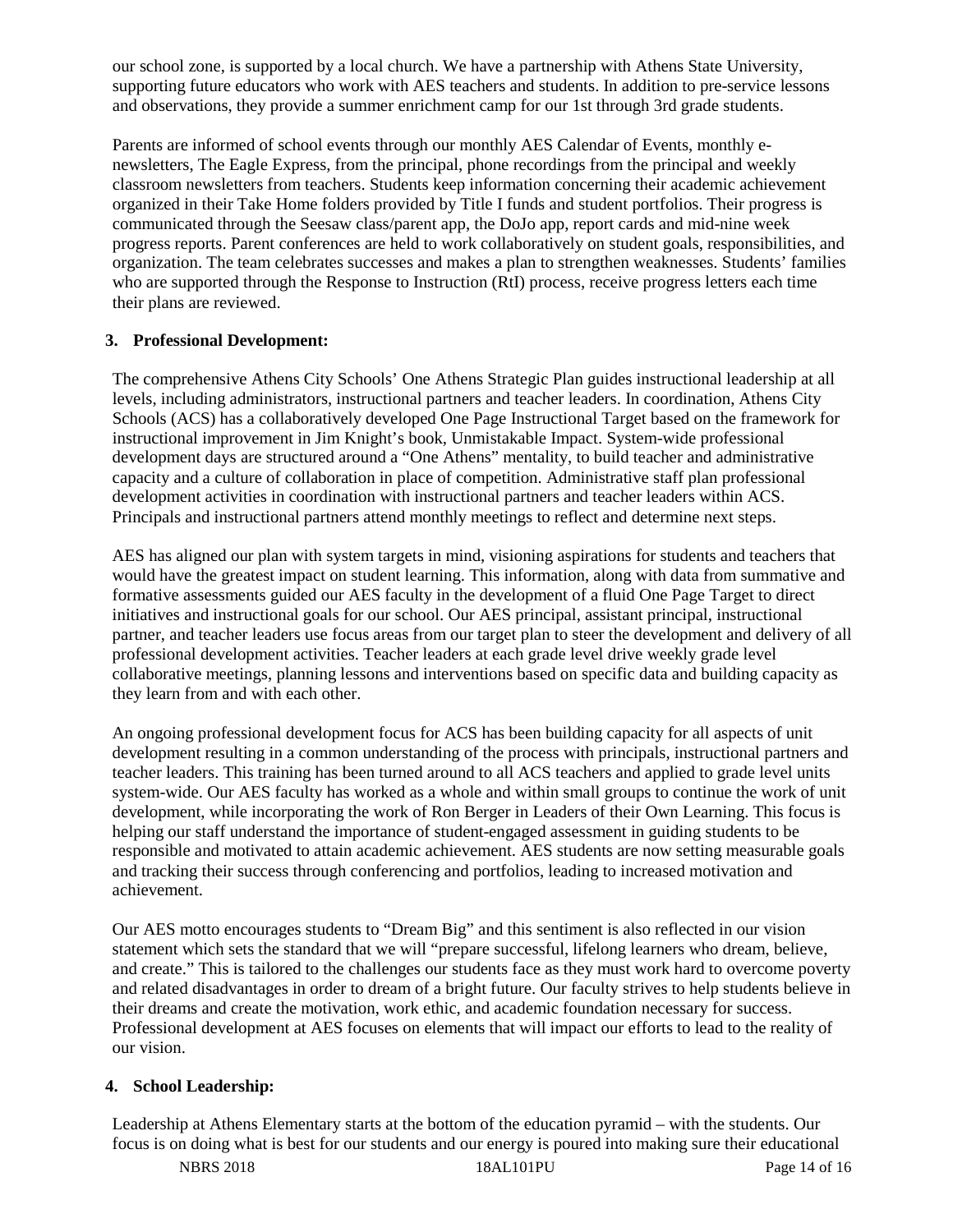journey is supported and successful.

We believe that leaders are learners. Since everyone here is committed to growing, everyone is a leader. Teachers are busy collaborating with coworkers to design effective learning. They anticipate challenges and work together to find solutions. We are on a quest to increase the quality of our instructional delivery. Teams work in small, fluid groups that change with the identified needs. Strategies that work are shared and studied with colleagues. Teachers are free to adapt innovations to meet their own growth needs and the needs of their students. Teachers are supported with highly targeted professional development and maintain an active relationship with our Instructional Partner, a full-time, site-based resource coach.

We believe that routines and procedures are important structures that support the work of our school. We are constantly gathering feedback and data to inform our improvements and then we adopt and adapt them. These structures insure safe classrooms, provide learning supports for students, and provide a framework for shared decision-making. Our staff is organized so that every adult has responsibility for student success. The Instructional Leadership Team (ILT) is made up of the principal, the assistant principal, the instructional partner, Title I teachers, the counselor, the media specialist, and classroom teachers. Each ILT member leads a teacher group. These groups consist of Vertical Alignment Leaders (VALs), Team Leaders, Academy Development, Continuous Improvement, Planning/Theme Day, Student Support, and the Problem Solving Team. The work of these groups drive our learning and growth.

School leadership recognizes the capable strength of the staff and builds leadership capacity throughout the school. Working within our agreed-upon instructional framework, teachers are free to innovate. Ideas and conventional ways of thinking can be challenged with safe, professional dialogue. Most often, these challenges lead to effective change in routines, procedures, or instruction.

The strength of our school's autonomy is that we operate under the umbrella of strong district leadership. The district leadership provides clarity of direction and expectations while supporting us with professional development and resources. And, then we are given the freedom to do our jobs.